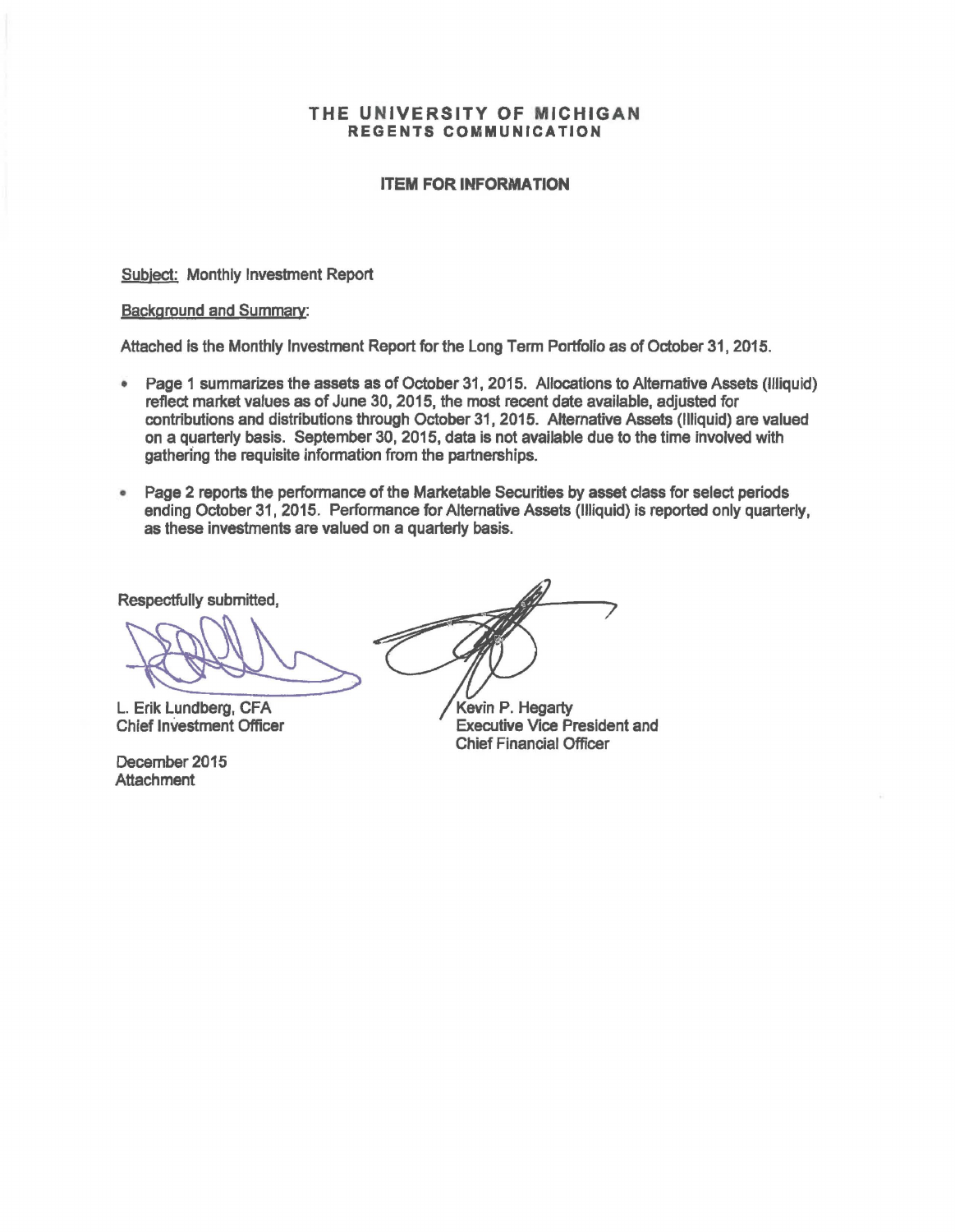## LONG TERM PORTFOLIO

## Asset Allocation As of October 31, 2015

|                                    | <b>Market Value</b> | <b>Allocation</b> |  |
|------------------------------------|---------------------|-------------------|--|
| <b>MARKETABLE SECURITIES (a)</b>   | In millions         |                   |  |
| <b>Equities</b>                    | \$2,730.3           | 27.3%             |  |
| Fixed Income <sup>(b)</sup>        | 1,024.1             | 10.3              |  |
| Cash                               | 141.3               | 1.4               |  |
| <b>Total Traditional Assets</b>    | \$3,895.7           | 39.0%             |  |
| <b>Absolute Return</b>             | 1,913.4             | 19.2              |  |
| <b>TOTAL MARKETABLE SECURITIES</b> | 5,809.0<br>S.       | 58.2%             |  |

|                                            | <b>Market Value</b> | <b>Allocation</b> |  |
|--------------------------------------------|---------------------|-------------------|--|
| <b>ALTERNATIVE ASSETS (Illiquid) (c)</b>   | In millions         |                   |  |
| <b>Venture Capital</b>                     | 1,400.7<br>S        | 14.0%             |  |
| <b>Private Equity</b>                      | 1,291.8             | 12.9              |  |
| <b>Real Estate</b>                         | 845.5               | 8.5               |  |
| <b>Natural Resources</b>                   | 641.4               | 6.4               |  |
| <b>TOTAL ALTERNATIVE ASSETS (Illiquid)</b> | \$4,179.4           | 41.8%             |  |
|                                            |                     |                   |  |
| <b>TOTAL LONG TERM PORTFOLIO</b>           | 9,988.4<br>s        | 100.0%            |  |

Note: Subtotals may not add due to rounding.

(a) Marketable securities include some investments in funds that have liquidity provisions which enable the University to make full or partial withdrawals with notice subject to restrictions on the timing and amounts, and illiquid private equity structures in which underlying investments are in the form of market traded securities.

(b) The fixed income allocation includes a receivable note which represents part of the proceeds from a real estate secondary sale.

(c) Allocations to Alternative Assets (Illiquid) reflect market values as of June 30, 2015, the most recent date available, adjusted for contributions and distributions through October.